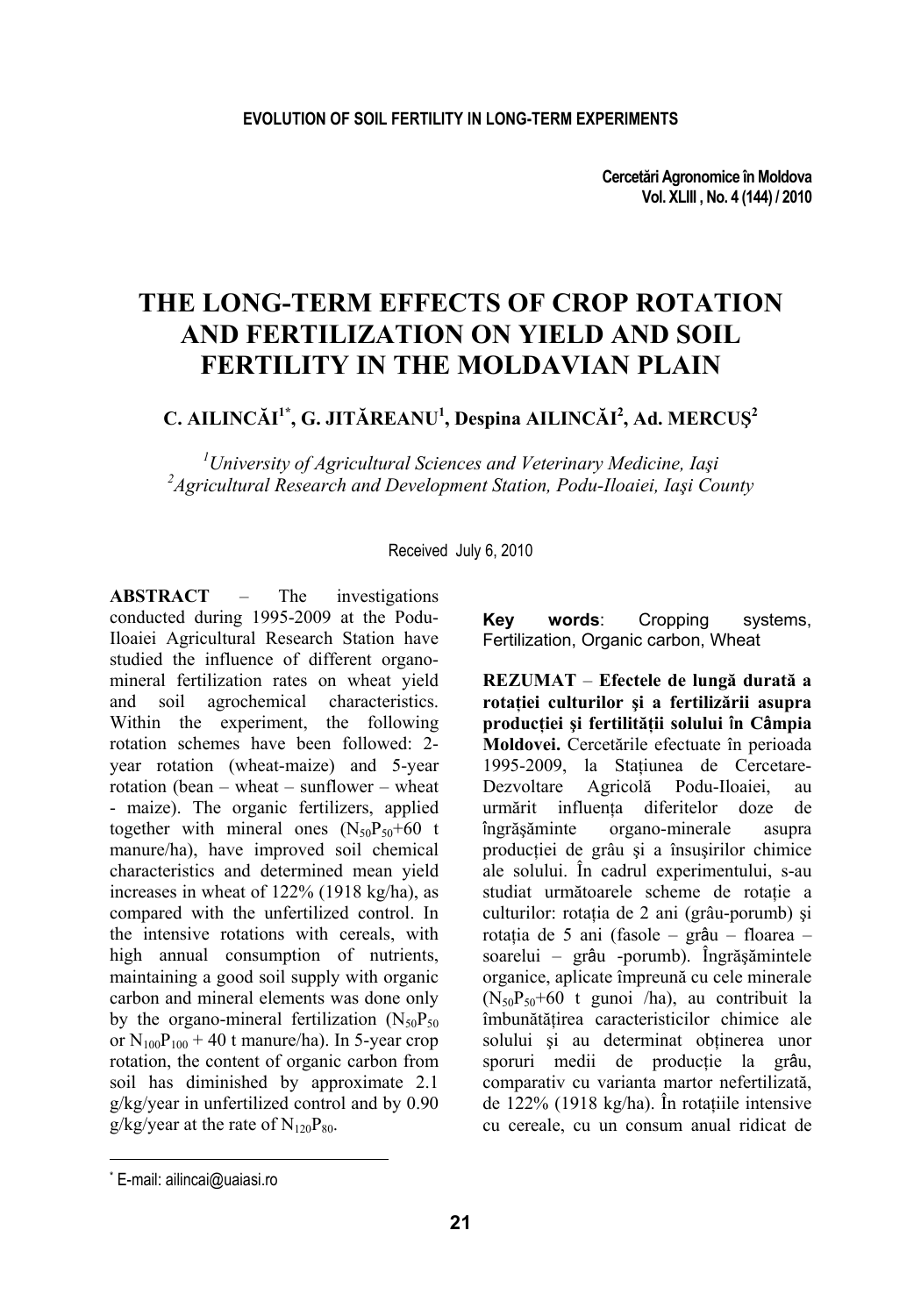elemente nutritive, mentinerea unei asigurări bune a solului cu carbon organic şi elemente minerale s-a realizat doar prin fertilizarea organo-minerală  $(N_{50}P_{50}$  sau  $N_{100}P_{100} + 40$  t gunoi/ha). În rotația de 5 ani, continutul de carbon organic din sol a scăzut cu 2,1 g/kg/an la varianta martor nefertilizată şi cu 0,90 g/kg/an la doza de  $N_{120}P_{80}$ .

**Cuvinte cheie:** sisteme de cultură; fertilizare; carbon organic; grâu.

## **INTRODUCTION**

The goal of many studies carried out in different countries, in the last period, was to improve the technological elements concerning soil fertilization, tillage and crop rotations with perennial grasses and legumes, which determine the increase in the content of organic carbon from soil and the diminution of soil erosion and the effect of greenhouse gases (Hera, 1999, Lal, 2006**,** Lungu , 2006, Yadav *et al.* 2008, Dumitru *et al* 2008; Meijide *et al.* 2009).

Many investigations conducted in different countries have shown that applying low rates of mineral fertilizers with nitrogen, phosphorus and potassium in wheat-maize rotation has determined the diminution in the content of organic matter from soil.

The diminution in the content of organic carbon from soil, due to mineral fertilization, was found in loam sandy fields from Nashua, USA, where lower than 180 kg nitrogen/ha were applied in maize-soybean

rotation (Russell, 2006) and in clayey loam soils from Rothamsted, England, where lower rates than  $N_{192}P_{35}K_{90}Mg_{35}$  were applied (Blair Nelly *et al.*, 2006).

Investigations conducted by Allmaras, 2006 on loam-sandy soils from Rosemount, Minnesota, have shown that applying rates of 200 kg nitrogen as ammonium sulfate  $[(NH<sub>4</sub>)<sub>2</sub> SO<sub>4</sub>])$ , contributed to the increase in the amount of organic residues from soil and determined the increase in the organic carbon content by 20% against the unfertilized control (Allmaras, 2006).

## **MATERIALS AND METHODS**

Since 1968, the investigations conducted at the Agricultural Research and Development Station of Podu-Iloaiei have followed the influence of different crop structures, rotations and fertilizers on crop yield and soil fertility (*Fig. 1*). These experiments were carried out on a Cambic Chernozem with clayey loam texture (431 g clay, 314 g loam and 255 g sand), a neuter to weakly acid reaction and a mean nutrient supply. The content of organic carbon was determined by the Walkley-Black method, to convert SOM into SOC it was multiplied by 0.58. The content in mobile phosphorus from soil was determined by Egner-Riechm Domingo method, in solution of ammonium acetatelactate (AL) and potassium was measured in the same extract of acetate-lactate (AL) at flame photometer. ANOVA was used to compare the effects of treatments. In wheat, we have used Gabriela Variety.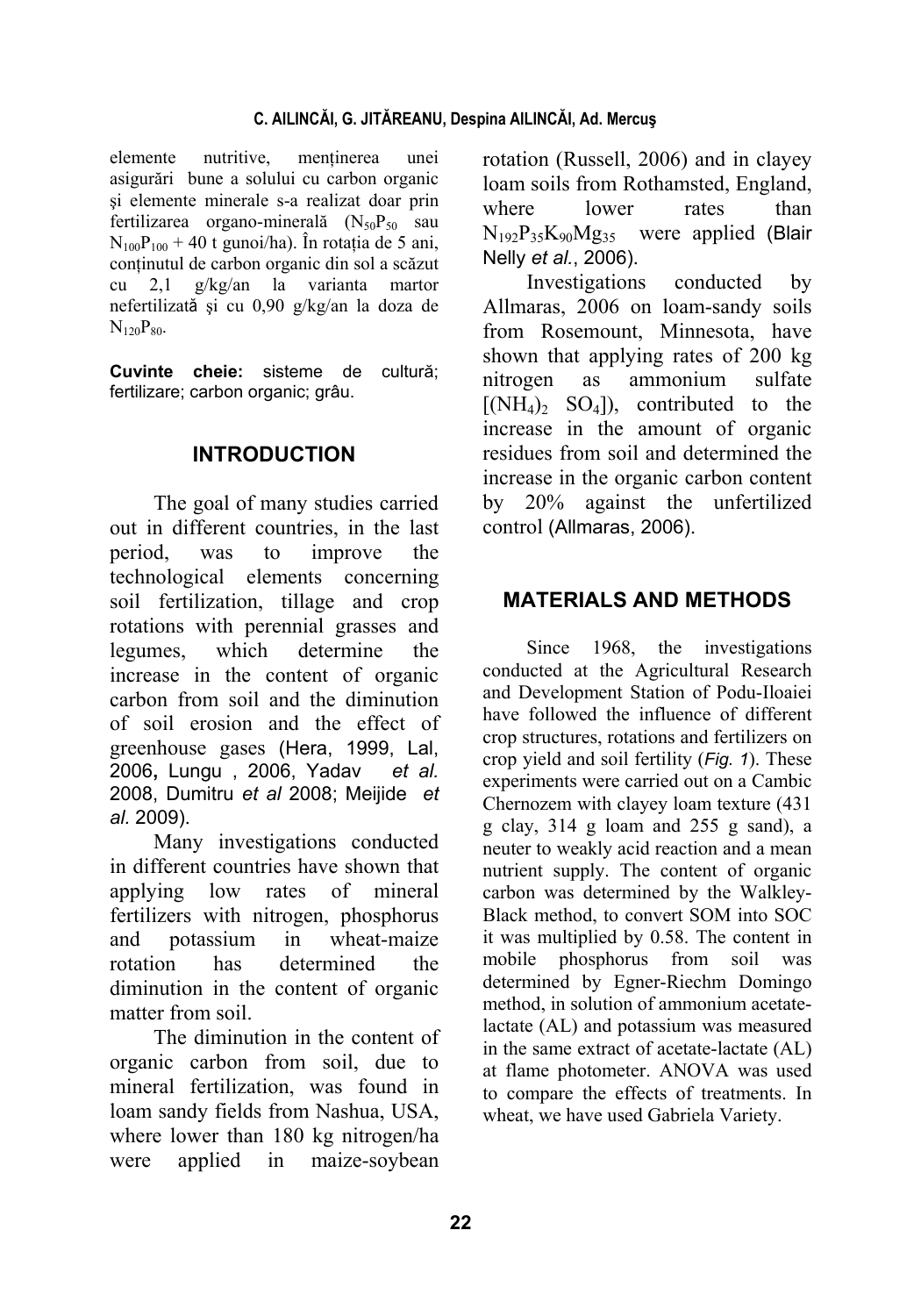**EVOLUTION OF SOIL FERTILITY IN LONG-TERM EXPERIMENTS** 



**Figure 1- The experiences with different systems of fertilization in wheat** 

## **RESULTS AND DISCUSSION**

The rainfall amounts registered during 1995-2009 (January-June) were greater, as compared to the average of the last 82 years (249.6 mm), with values between 9.0 and 139.0 mm in 9 years, and lower by 39.5-120.2 mm, in 6 years. The rainfall amounts registered in the last 15 years, during September-December, have determined normal conditions for wheat growing in 8 years, and were lower, compared to the multiannual mean (161.5 mm), in 7 years.

The positive effect of applying manure and crop residues, together with moderate nitrogen rates, on crop yield and soil physical, chemical and biological characteristics was found in many regions with different climatic conditions and soils (Hera, 1999; Russell, 2006; Morari, 2008). From the analyses conducted at the Agricultural Research and Development Station of Podu-Iloaiei,

we found out that the mean supply with mineral substances per ton of applied manure was of 9.7 kg N, 3.2 kg  $P_2O_5$ , 11.2 kg  $K_2O$ , 0.5 kg Ca, 0.9 kg Mg, 5 g B, 15 g Zn, 8 g Cu and 161 kg humic matter. The results of investigations conducted under various soils and climatic conditions showed that the long-term practicing of wheat-maize rotation has resulted in high nutrient consumption from soil, while soil physical, chemical and biological characteristics worsened; therefore, improvement measures are required. The obtained results concerning the influence of fertilization on wheat yield pointed out that mineral fertilizers resulted in getting mean yields, comprised between 2456 and 3124 kg/ha, according to rates, and by applying organic fertilizers together with mineral ones, they increased at 2784- 3924 kg/ha (*Table 1*). The mean yield increases obtained during 1995-2009 in wheat crop, by the application of mineral fertilizers, were comprised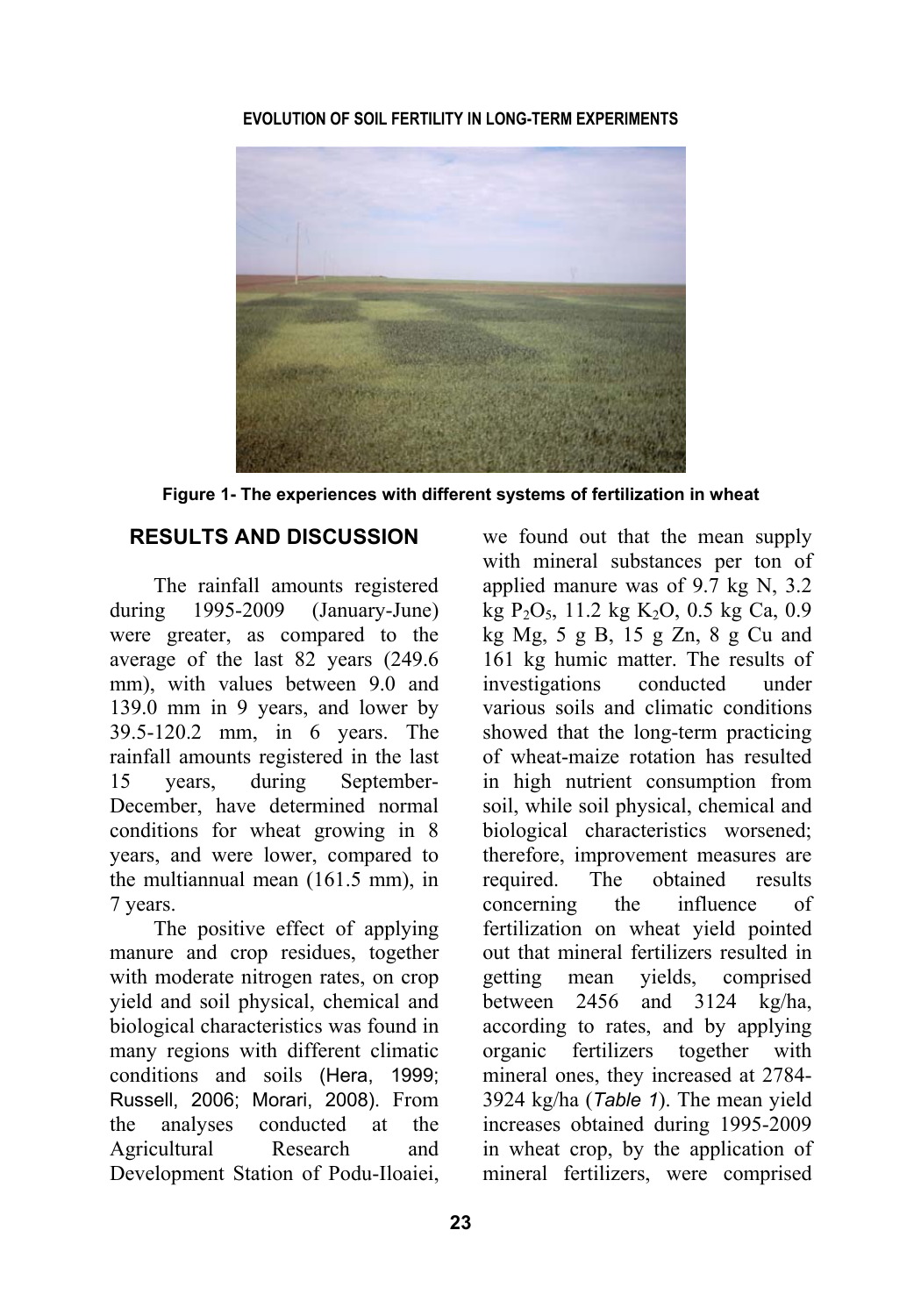#### **C. AILINCĂI, G. JITĂREANU, Despina AILINCĂI, Ad. Mercuş**

between 56 and 98% (878-1546 kg/ha), according to applied rates, and the residual effect of manure on the second year has resulted in getting yield increases of 30-61% (479-956 kg/ha). The mean yield increase obtained in wheat for each kg of a. i. of applied fertilizer was comprised,

according to rates, between 7.7 and 17.6 kg. In wheat crop grown in twoyear rotation, the mean yield increases obtained for each ton of manure were between 19.7 and 24.0 kg grains (the direct effect in maize and the residual effect in wheat).

**Table 1 - Influence of organo-mineral fertilization on wheat yield in wheat-maize rotation (1995-2009)** 

| <b>Fertilizer rate</b>                           | Yield | <b>Difference</b> |       |  |  |  |  |
|--------------------------------------------------|-------|-------------------|-------|--|--|--|--|
|                                                  | Kg/ha | %                 | kg/ha |  |  |  |  |
| $N_0P_0$                                         | 1578  | 100               |       |  |  |  |  |
| 20 t manure                                      | 2057  | 130               | 479   |  |  |  |  |
| 40 t manure                                      | 2364  | 150               | 786   |  |  |  |  |
| 60 t manure                                      | 2534  | 161               | 956   |  |  |  |  |
| $N_{50}$                                         | 2456  | 156               | 878   |  |  |  |  |
| $N_{50}$ + 20 t manure                           | 2784  | 176               | 1206  |  |  |  |  |
| $N_{50}$ + 40 t manure                           | 3056  | 194               | 1478  |  |  |  |  |
| $N_{50}$ + 60 t manure                           | 3214  | 204               | 1636  |  |  |  |  |
| $N_{50}P_{50}$                                   | 2631  | 167               | 1053  |  |  |  |  |
| $N_{50}P_{50}$ + 20 t manure                     | 3021  | 191               | 1443  |  |  |  |  |
| $N_{50}P_{50}$ + 40 t manure                     | 3325  | 211               | 1747  |  |  |  |  |
| $N_{50}P_{50}$ + 60 t manure                     | 3496  | 222               | 1918  |  |  |  |  |
| $N_{100}P_{100}$                                 | 3124  | 198               | 1546  |  |  |  |  |
| $N_{100}P_{100}$ + 20 t manure                   | 3426  | 217               | 1848  |  |  |  |  |
| $N_{100}P_{100}$ + 40 t manure                   | 3754  | 238               | 2176  |  |  |  |  |
| $N_{100}P_{100}$ + 60 t manure                   | 3924  | 249               | 2346  |  |  |  |  |
| LSD 5% = 240; LSD 1% = 310; LSD 0.1% = 408 kg/ha |       |                   |       |  |  |  |  |

The mean wheat yields obtained during 1995-2009, in 5-year crop rotation after bean (bean – wheat – sunflower – wheat - maize), were comprised between 2084 kg/ha (100%) at the unfertilized control and 4396 kg/ha (111%) at a rate of 120 kg  $N + 80$  kg  $P_2O_5$  /ha (*Table 2*). The application of higher than 80 kg/ha phosphorus rates did not result in obtaining significant yield increases. The yield increases obtained by increasing phosphorus rates from 80

to 120 kg/ha in this period were not statistically ensured. The unilateral fertilization of wheat crop grown after bean crop, only with nitrogen  $(N_{120})$ or phosphorus (80 kg  $P_2O_5$ ) rates, resulted in limitation of yield increases of 85 and 22% (1768-450 kg/ha), respectively. The mean yield increases obtained in wheat for each kg of applied nitrogen and phosphorus, calculated with regression equation, were of 14.287 and 6.442 kg.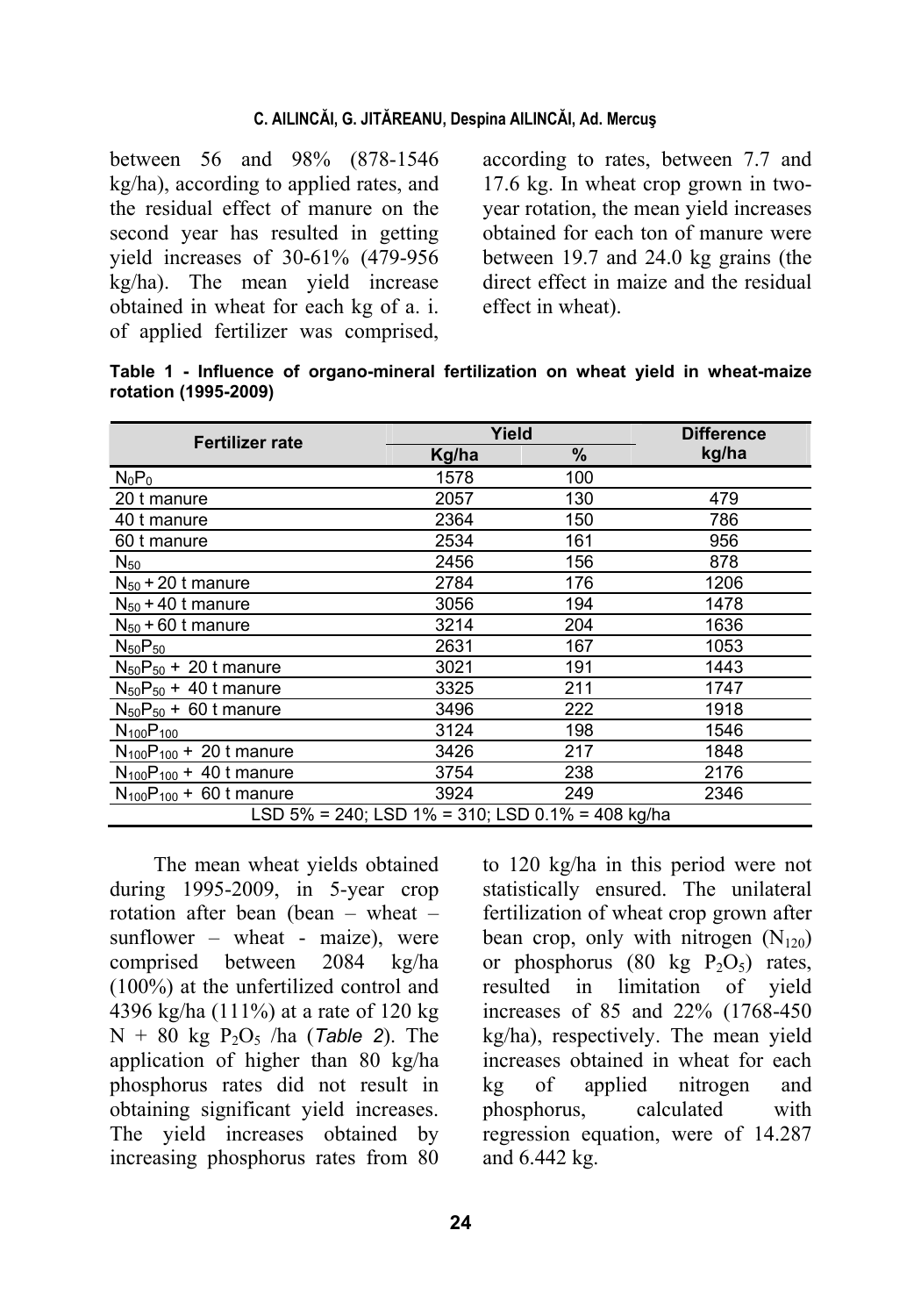#### **EVOLUTION OF SOIL FERTILITY IN LONG-TERM EXPERIMENTS**

| Fertilizer rate, kg/ha a.i.                    |                                                  | Yield |      | <b>Difference</b> |  |  |  |
|------------------------------------------------|--------------------------------------------------|-------|------|-------------------|--|--|--|
| <b>Nitrogen</b>                                | $P_2O_5$                                         | Kg/ha | $\%$ | kg/ha             |  |  |  |
| 0                                              | 0                                                | 2084  | 100  |                   |  |  |  |
| 30                                             | 0                                                | 2678  | 129  | 594               |  |  |  |
| 60                                             | 0                                                | 3182  | 153  | 1098              |  |  |  |
| 90                                             | 0                                                | 3578  | 172  | 1494              |  |  |  |
| 120                                            | $\mathbf{0}$                                     | 3852  | 185  | 1768              |  |  |  |
| $\mathbf{0}$                                   | 40                                               | 2435  | 117  | 351               |  |  |  |
| 30                                             | 40                                               | 3146  | 151  | 1062              |  |  |  |
| 60                                             | 40                                               | 3685  | 177  | 1601              |  |  |  |
| 90                                             | 40                                               | 3986  | 191  | 1902              |  |  |  |
| 120                                            | 40                                               | 4153  | 199  | 2069              |  |  |  |
| $\mathbf{0}$                                   | 80                                               | 2534  | 122  | 450               |  |  |  |
| 30                                             | 80                                               | 3642  | 175  | 1558              |  |  |  |
| 60                                             | 80                                               | 3956  | 190  | 1872              |  |  |  |
| 90                                             | 80                                               | 4234  | 203  | 2150              |  |  |  |
| 120                                            | 80                                               | 4396  | 211  | 2312              |  |  |  |
| $\mathbf{0}$                                   | 120                                              | 2596  | 125  | 512               |  |  |  |
| 30                                             | 120                                              | 3821  | 183  | 1737              |  |  |  |
| 60                                             | 120                                              | 4086  | 196  | 2002              |  |  |  |
| 90                                             | 120                                              | 4297  | 206  | 2213              |  |  |  |
| 120                                            | 120                                              | 4416  | 212  | 2332              |  |  |  |
| Mean                                           |                                                  | 3538  | 125  |                   |  |  |  |
|                                                | LSD 5% = 254; LSD 1% = 332; LSD 0.1% = 411 kg/ha |       |      |                   |  |  |  |
| Y = 2294.2 + 14.287 N + 6.442 P; $R^2$ = 0.894 |                                                  |       |      |                   |  |  |  |

**Table 2 - Mean yields obtained in wheat crop grown in 5-year rotation, after bean, during 1995 – 2009** 

In wheat crop grown in 5- year crop rotation after sunflower, the mean obtained yields, during 1995- 2009, were comprised between 1485 kg/ha (100%) at the unfertilized control and 3652 kg/ha (146%) at rates of 160 kg N + 80 kg P<sub>2</sub>O<sub>5</sub> (*Table 3*). In wheat crop grown in 5-year rotation after sunflower, the mean yield increases obtained for each kg of a. i. of nitrogen and phosphorus applied, calculated with regression equation, were of 9.891 and 5.714 kg grains. The mean yield increases in wheat crop grown after bean (4396 kg/ha), compared to wheat crop grown after sunflower (3425 kg/ha),

at the rate of 120 kg N +80 kg  $P_2O_5$ , were of 971 kg/ha (28.3%). On Cambic Chernozem of the Moldavian Plain, a very good supply with mobile phosphorus and potassium, in wheat maize rotation (87 and 264 mg/kg), was done at the annual application of the rate of  $N_{100}P_{100}$ + 40 t manure/ha (*Table 4*). In the intensive rotations with cereals, with high annual consumption of nutrients, maintaining a good soil supply with organic carbon and mineral elements is done only by organic and mineral fertilization ( $N_{50}P_{50}$  or  $N_{100}P_{100}$  + 40 t manure/ha).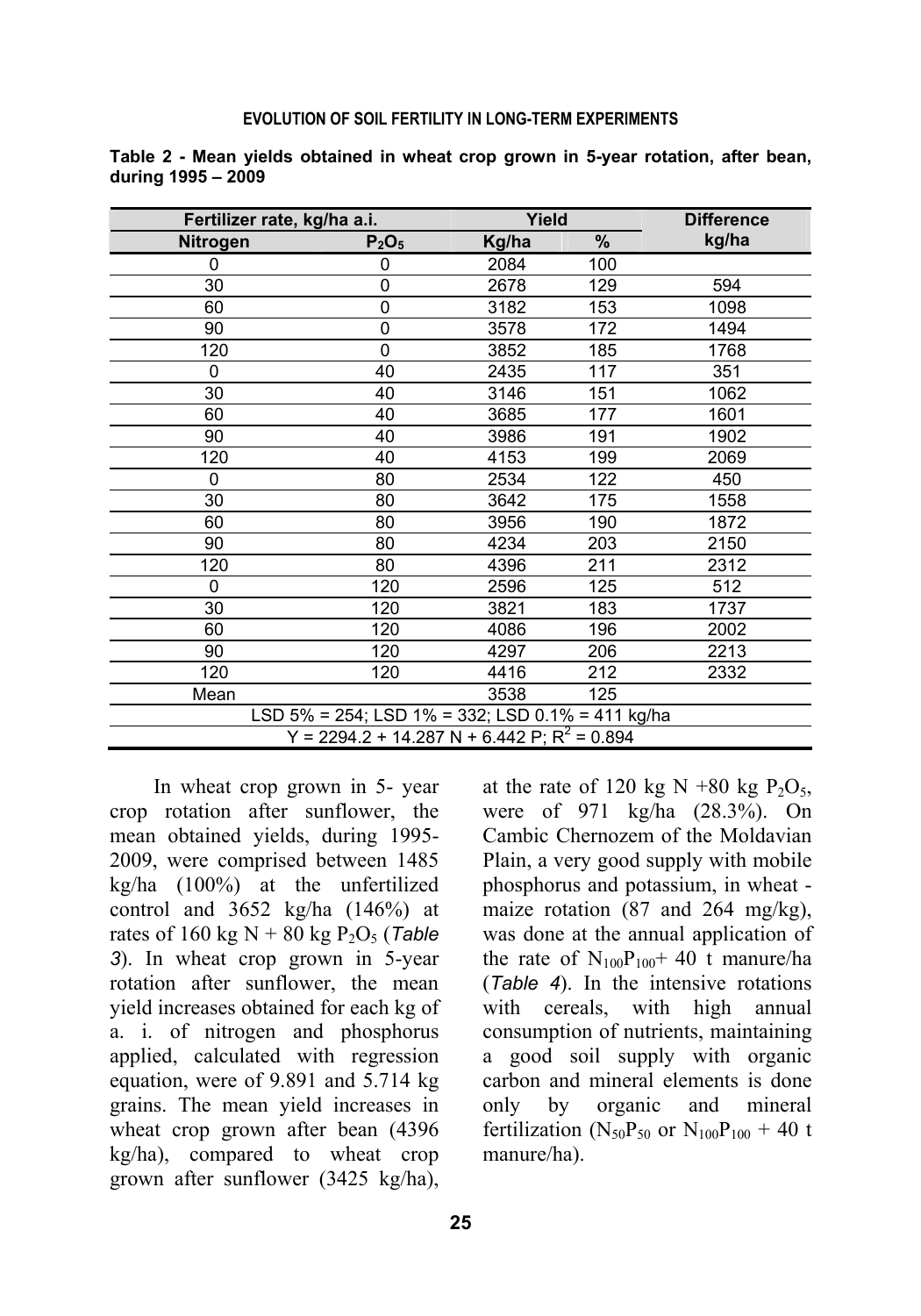#### **C. AILINCĂI, G. JITĂREANU, Despina AILINCĂI, Ad. Mercuş**

The chemical analyses have shown that in wheat - maize crop rotation, by long-term application of high nitrogen rates, soil response

became weakly acid (pH 5.6). In case of organic and mineral fertilization, the pH diminution was less pronounced (*Table 4*).

|           |  |  | Table 3 - Mean yields obtained in wheat crop grown in 5-year rotation, after |  |  |  |  |
|-----------|--|--|------------------------------------------------------------------------------|--|--|--|--|
| sunflower |  |  |                                                                              |  |  |  |  |

| Fertilizer rate, kg/ha a.i.                      |          | Yield |      | <b>Difference</b> |  |  |
|--------------------------------------------------|----------|-------|------|-------------------|--|--|
| Nitrogen                                         | $P_2O_5$ | Kg/ha | $\%$ | kg/ha             |  |  |
| 0                                                | 0        | 1485  | 100  |                   |  |  |
| 40                                               | 0        | 2235  | 151  | 750               |  |  |
| 80                                               | 0        | 2534  | 171  | 1049              |  |  |
| 120                                              | 0        | 2873  | 193  | 1388              |  |  |
| 160                                              | 0        | 3248  | 219  | 1763              |  |  |
| 0                                                | 40       | 1865  | 126  | 380               |  |  |
| 40                                               | 40       | 2451  | 165  | 966               |  |  |
| 80                                               | 40       | 2848  | 192  | 1363              |  |  |
| 120                                              | 40       | 3126  | 211  | 1641              |  |  |
| 160                                              | 40       | 3359  | 226  | 1874              |  |  |
| 0                                                | 80       | 1896  | 128  | 411               |  |  |
| 40                                               | 80       | 2754  | 185  | 1269              |  |  |
| 80                                               | 80       | 3243  | 218  | 1758              |  |  |
| 120                                              | 80       | 3425  | 231  | 1940              |  |  |
| 160                                              | 80       | 3652  | 246  | 2167              |  |  |
| 0                                                | 120      | 2016  | 136  | 531               |  |  |
| 40                                               | 120      | 3092  | 208  | 1607              |  |  |
| $\overline{80}$                                  | 120      | 3392  | 228  | 1907              |  |  |
| 120                                              | 120      | 3549  | 239  | 2064              |  |  |
| 160                                              | 120      | 3695  | 249  | 2210              |  |  |
| Mean                                             |          | 2837  | 100  |                   |  |  |
| LSD 5% = 226; LSD 1% = 298; LSD 0.1% = 387 kg/ha |          |       |      |                   |  |  |
| $Y = 1702.8 + 9.891 N + 5.714 P$ ; $R^2 = 0.916$ |          |       |      |                   |  |  |

**Table 4 - Main agrochemical indices of soil as influenced by organo-mineral fertilization, in wheat-maize rotation** 

| <b>Fertilizer rate</b>            | pH<br>(H $_{2}$ O) | Organic carbon,<br>g/kg | P-AL,<br>mg/kg | K-AL,<br>mg/kg |
|-----------------------------------|--------------------|-------------------------|----------------|----------------|
| $N_0P_0$                          | 6.7                | 16.1                    | 11             | 186            |
| 20 t manure                       | 6.8                | 19.5                    | 41             | 243            |
| 40 t manure                       | 6.9                | 21.6                    | 56             | 265            |
| 60 t manure                       | 6.9                | 22.3                    | 62             | 279            |
| $N_{100}P_{100}$                  | 5.6                | 17.9                    | 69             | 179            |
| $N_{100}P_{100}$ + 20 t manure/ha | 5.9                | 19.8                    | 79             | 268            |
| $N_{100}P_{100}$ + 40 t manure/ha | 6.1                | 22.6                    | 87             | 264            |
| $N_{100}P_{100}$ + 60 t manure/ha | 6.3                | 23.1                    | 92             | 267            |
| <b>LSD 5%</b>                     | 0.26               | 0.9                     | 5.2            | 19             |
| <b>LSD 1%</b>                     | 0.37               | 1.3                     | 8.3            | 27             |
| LSD 0.1%                          | 0.51               | 1.9                     | 11.4           | 39             |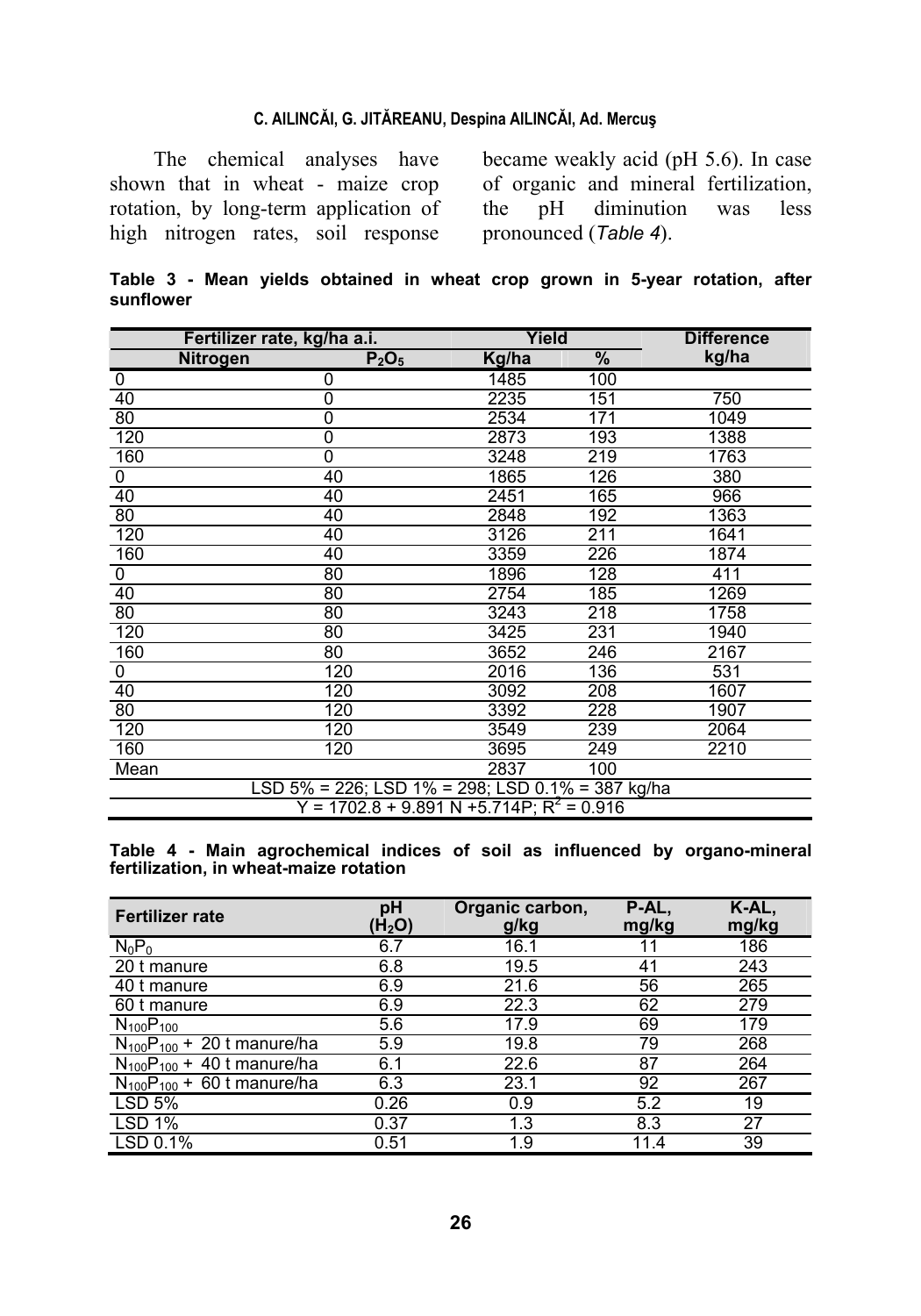The organic carbon content from soil differentiated from 16.1 g/kg at the unfertilized variant to  $23.1 \text{ g/kg}$ , when applying a rate of  $N_{100}P_{100}$  + 60 t manure/ha.

The positive effect of applying manure, together with moderate nitrogen rates, on crop yield and soil physical, chemical and biological characteristics was found in many regions with different climatic conditions and soils. In Gumpenstein (Austria) on Dystric Cambisol with a sandy loam texture (47% clay, sand 46% and 7% clay) content of organic carbon in the soil layer 0-20 cm, decreased or remained the same, compared to 1962 when this experiment started, in plots treated with straw Slurry, NP and NPK and increased by  $10.15$  g / kg soil in the variant treated with manure (240 kg N / ha / year) (Rajinder *et al.*, 2005). The soil organic carbon content for the agricultural land of Austria, obtained

from the national electronic soil information system BORIS (Boden Rechnergestütztes Informtions System) showed the following ranking for soil OC content (0-50 cm) under different land use systems: vineyards (57.6 t C/ha), cropland (59.5 t C/ha), orchards/gardenland (78 t C/ha), intensive grassland (81 t C/ha) and extensive grassland (119 t C/ha) (Gerzabek *et al.,* 2005).

In wheat-maize rotation, the mass of organic carbon in Cambic Chernozem from the Moldavian Plain has registered significant increases at rates of  $N_{100}P_{100}$  + 60 t manure/ha. In wheat-maize crop rotation, the mineral fertilization has determined, after 41 years of testing, the diminution in the content of organic carbon from soil by approximate 0.953 g/kg/year in unfertilized control and by 0.316 g/kg/year at the rate of 100 kg/ha nitrogen +100 kg/ha  $P_2O_5$ *(Fig. 2)*.



**Figure 2 - Organic carbon content from soil, in wheat-maize rotation, at different fertilization rates with nitrogen, phosphorus and manure**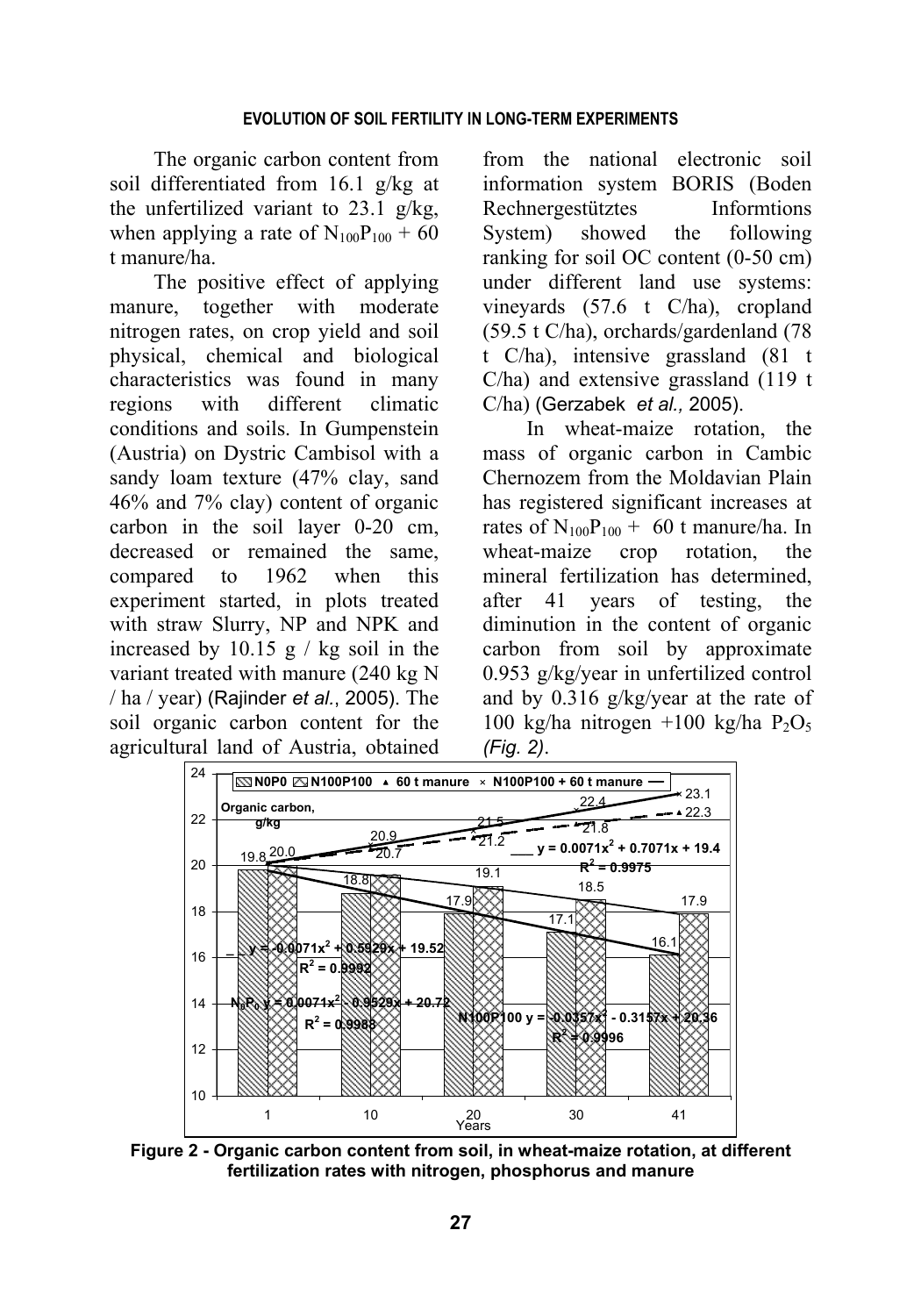#### C. AILINCĂI, G. JITĂREANU, Despina AILINCĂI, Ad. Mercus

In 5-year crop rotation, the content of organic carbon from soil has diminished by approximate 2.1 g/kg/year in unfertilized control, by 0.90 g/kg/year at the rate of  $N_{120}P_{80}$ and by  $0.28$  g/kg/year at the rate of  $N_{160}P_{120}$  (Fig. 3).

After 43-year application of rates of 160 kg/ha nitrogen as ammonium

nitrate, pH decreased from 6.8 to 5.4 (Fig. 4). In 5-year crop rotation, applying a rate of  $N_{160}P_{120}$  for 43 years has determined the pH decrease until the limit of moderately acid interval (5.4) and was maintained within the weakly acid interval (5.6-6.1) in unfertilized control and at the rate of  $N_{100}P_{80}$ .



Figure 3 - Influence of long-term fertilization on organic carbon from soil



Figure 4 - Change of soil reaction, in 5-year crop rotation, at different fertilizer rates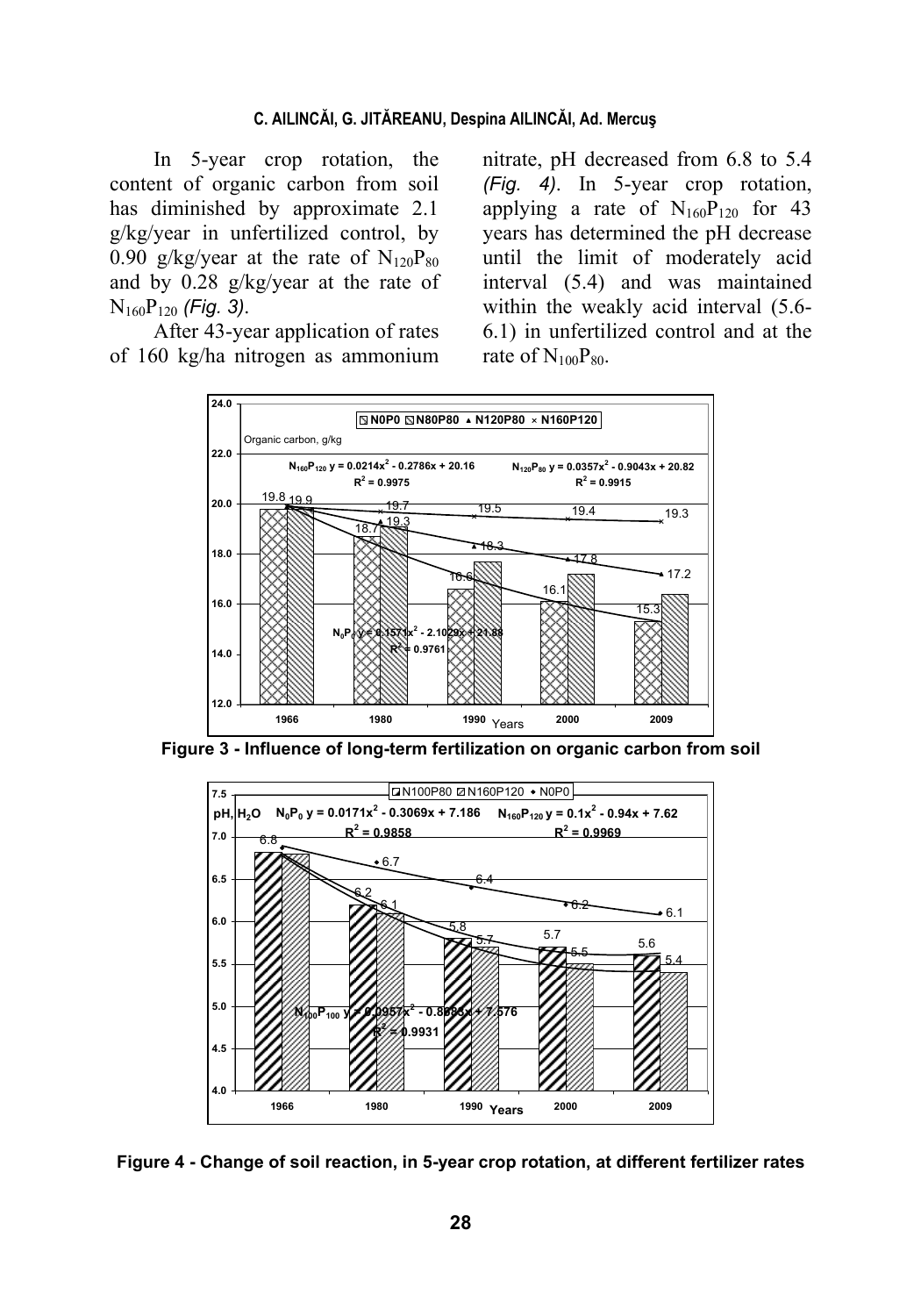

#### **EVOLUTION OF SOIL FERTILITY IN LONG-TERM EXPERIMENTS**

**Figure 5 - Influence of long-term fertilization on mobile phosphorus from soil** 

The analyses on the mobile phosphorus content from soil have shown that in 5-year crop rotations, the supply condition was very good (69 mg/kg) in case of fertilization with 80 kg  $P_2O_5$  *(Fig. 5)*.

### **CONCLUSIONS**

In wheat crop grown in beanwheat-sunflower-wheat-maize crop rotation, after sunflower, the mean obtained yields, during 1995 - 2009, were comprised between 1485 kg/ha (100%) at the unfertilized control and 3652 kg/ha (146%) at rates of 160 kg  $N + 80$  kg  $P_2O_5$ .

The mean yield increase obtained in wheat for each kg of a. i. of applied fertilizer was comprised, according to rates, between 7.7 and 17.6 kg grains in two-year rotation and 14.287 and 6.442 kg, in 5- year crop rotation.

On Cambic Chernozem of the Moldavian Plain, a very good supply with mobile phosphorus and potassium, in wheat - maize rotation (87 and 264 mg/kg), was done at the annual application of the rate of  $N_{100}P_{100} + 40$  t manure/ha.

In wheat-maize crop rotation, the mineral fertilization with 100 kg/ha nitrogen +100 kg/ha  $P_2O_5$  has determined, after 41 years of testing, the diminution in the content of organic carbon from soil by approximate 0.32 g/kg/year.

In 5-year crop rotation, the content of organic carbon from soil has diminished by approximate 2.1 g/kg/year in unfertilized control and by 0.90 g/kg/year at the rate of  $N_{120}P_{80}$ 

**Acknowledgements.** The authors would like to thank the researchers of the Agricultural Research Station of Podu - Iloaiei, Iaşi County, for their support in